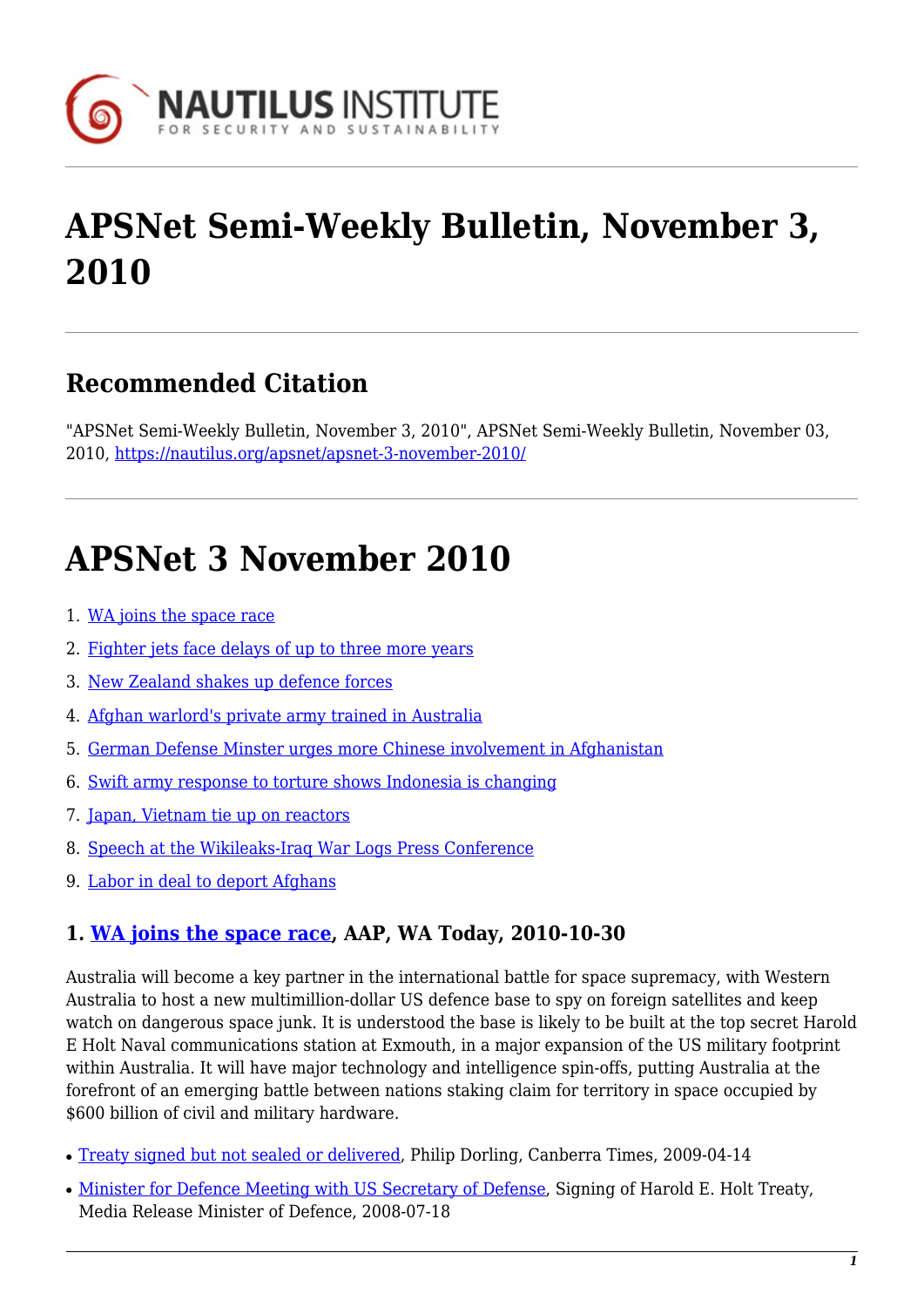- [Naval Communications Station Harold E Holt \(NCS HEH\)](http://www.globalsecurity.org/military/facility/exmouth.htm), 21°56'S 114°07'E, GlobalSecurity.org
- [Naval Communication Station Harold E. Holt,](http://en.wikipedia.org/wiki/Naval_Communication_Station_Harold_E._Holt) Wikipedia [retrieved 2010-11-03]
- [Naval Communication Station Harold E. Holt,](http://www.boeing.com.au/Redirect.do?Keyword=HEH) Boeing Australia

#### <span id="page-1-0"></span>**2. [Fighter jets face delays of up to three more years](http://www.smh.com.au/national/fighter-jets-face-delays-of-three-more-years-20101102-17cdv.html), Dan Oakes, SMH, 2010- 11-03**

The troubled Joint Strike Fighter project could cost billions of dollars more than expected and run years behind schedule, reports emerging from the US suggest. It has been reported this week that the Pentagon is bracing for a briefing that will show the development of the jet could cost \$5 billion more than expected and be delayed by three years.

#### <span id="page-1-1"></span>**3. [New Zealand shakes up defence forces,](http://www.radioaustralianews.net.au/stories/201011/3055401.htm?desktop) Dominique Schwartz, ABC, 2010- 11-03**

New Zealand's military chief has welcomed a white paper outlining the first overhaul of the country's defence forces in more than a decade. The government says it wants a more mobile defence force that can be deployed in the region. The white paper sets out priorities for the defence force over the next 25 years.

- [Defence White Paper 2010](http://www.defence.govt.nz/defence-review.html), New Zealand ministry of Defence, November 2010
- [New Zealand facing defense cuts,](http://www.upi.com/Business_News/Security-Industry/2010/11/01/New-Zealand-facing-defense-cuts/UPI-38711288644691/) UPI, 2010-11-01
- [NZ defence minister lists regional challenges,](http://www.rnzi.com/pages/news.php?op=read&id=56783) RNZI, 2010-11-03
- [Closer links with US military come loaded with costs](http://www.nzherald.co.nz/john-armstrong-on-politics/news/article.cfm?c_id=1502865&objectid=10684964), John Armstrong, NZ Herald, 2010-11-03

#### <span id="page-1-2"></span>**4. [Afghan warlord's private army trained in Australia](http://www.smh.com.au/world/afghan-warlords-private-army-trained-in-australia-20101028-175sg.html), Rafael Epstein, Age, 2010-10-29**

Senior militia fighters loyal to a notorious Afghan warlord have been flown to Australia to train with elite special forces as part of a covert strategy to strengthen military operations against the Taliban. The government did not reveal that the men were in Australia, even though their trip coincided with the parliamentary debate last week on the Afghan war.

- [Defence head backs warlord,](http://www.theage.com.au/national/defence-head-backs-warlord-20101029-177hk.html) Dan Oakes, Age, 2010-10-30
- [Why so coy about our Afghan allies?](http://www.smh.com.au/opinion/politics/why-so-coy-about-our-afghan-allies-20101023-16yj8.html) Tom Hyland, SMH, 2010-10-24
- [Understanding Warlordism: Three Biographies from Afghanistan's Southeastern Areas Source](http://www.prio.no/Research-and-Publications/Publication/?oid=61303515), Kristian Berg Harpviken, International Peace Research Institute, 2010-11-01
- [AFGHANISTAN: Proliferation of armed groups threatens aid work](http://www.irinnews.org/Report.aspx?ReportID=90939), IRIN, 2010-11-01

#### <span id="page-1-3"></span>**5. [German Defense Minster urges more Chinese involvement in Afghanistan,](http://www.dw-world.de/dw/article/0,,6181240,00.html) Natalia Dannenberg, DW world, 2010-11-02**

Karl-Theodor Zu Guttenberg says he wants China to get more involved in stabilizing Afghanistan. He also called on NATO to work more closely with China on the exchange of information about cyber attacks. Zu Guttenberg met with his Chinese counterpart Liang Guanglie, calling on Beijing to do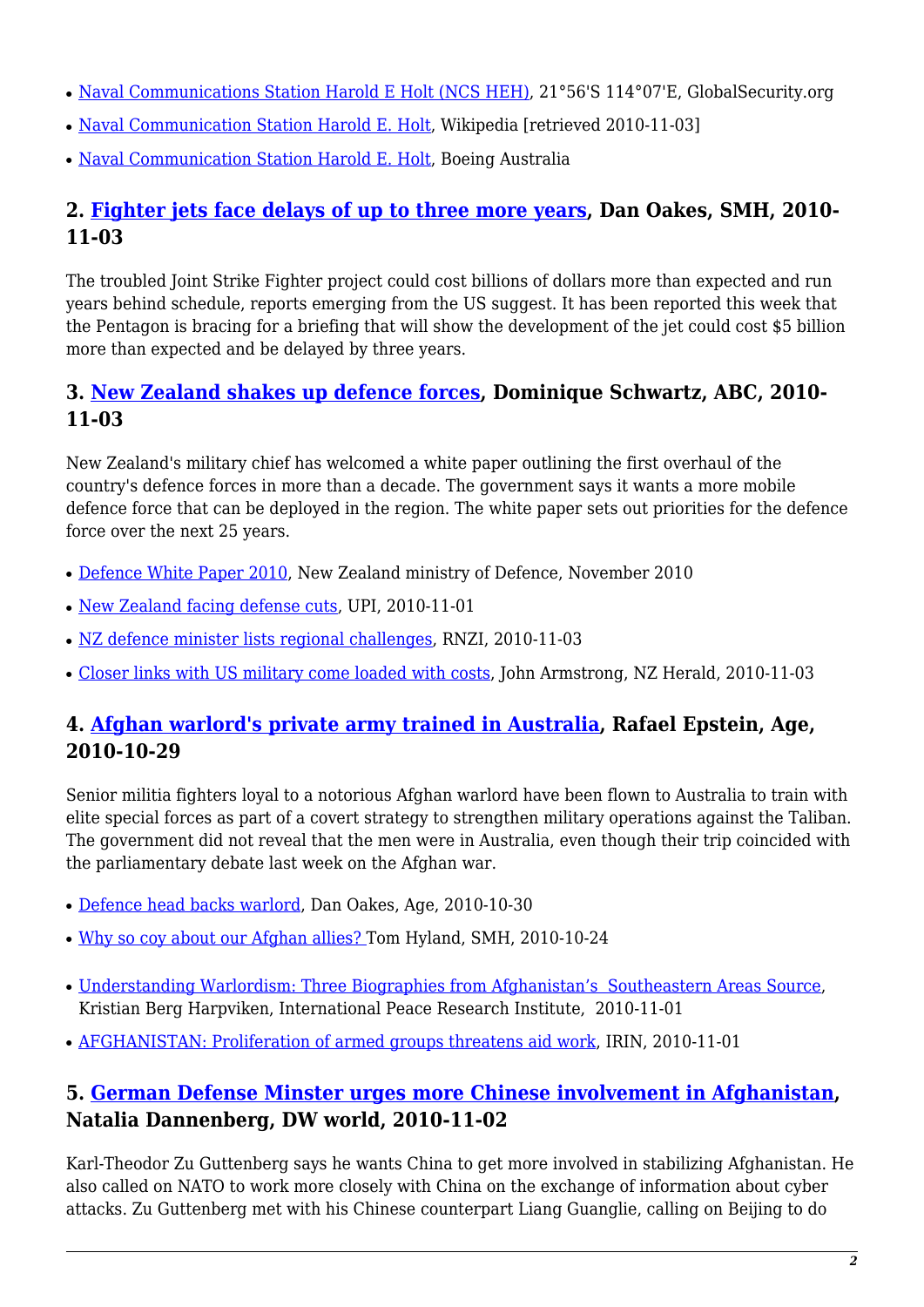more to help stabilize Afghanistan in the face of a growing insurgency and worsening violence.

#### <span id="page-2-0"></span>**6. [Swift army response to torture shows Indonesia is changing](http://www.smh.com.au/world/swift-army-response-to-torture-shows-indonesia-is-changing-20101102-17cd9.html), Tom Allard, SMH, 2010-11-03**

At the Cendrawasih military command in Jayapura, Papua, five Indonesian soldiers will appear in court charged with the terrible abuse of two Papuan men, one burnt repeatedly on his genitals, the other threatened with decapitation. For Indonesia's President, Susilo Bambang Yudhoyono, the quick administration of justice is proof that the new, democratic Indonesia takes human rights seriously, and there is no need for the international community to press him on the issue.

• [Indonesia warns Gillard not to interfere in torture case,](http://www.smh.com.au/world/indonesia-warns-gillard-not-to-interfere-in-torture-case-20101101-17ahg.html) Tom Allard, SMH, 2010-11-02

#### <span id="page-2-1"></span>**7. [Japan, Vietnam tie up on reactors,](http://search.japantimes.co.jp/cgi-bin/nn20101031x1.html) Japan Times, 2010-10-30**

Japan and Vietnam agreed Sunday to work toward the early signing of a bilateral nuclear cooperation pact, with Japan securing contracts to build two nuclear power plants, paving the way for Japanese firms to export nuclear power generation technologies to the fast-growing economy.

• [Selling uranium to India will do great damage, with little gain to Australia,](http://www.smh.com.au/business/selling-uranium-to-india-will-do-great-damage-with-little-gain-to-australia-20101031-178uk.html) Richard Broinowski, SMH, 2010-11-01

#### <span id="page-2-2"></span>**8. [Speech at the Wikileaks-Iraq War Logs Press Conference](http://www.oxfordresearchgroup.org.uk/publications/reports/john_slobodas_speech_wikileaks_press_conference_about_iraq_war_logs), John Sloboda, October 2010**

Day by day, secretly, soldiers all over Iraq have been writing detailed reports of every violent death they cause, witness, or are informed about. Dates, times, precise locations, names, ages, and occupations of victims, have all been stored away in these logs. Based on our careful sampling, we estimate that when fully analysed, these logs will bring to public knowledge more than 15,000 previously unreported civilian deaths, to add to the 107,000 which area already in the IBC data base. 15,000 is a huge number, equivalent to five 9/11s or nearly 300 7/7s.

#### <span id="page-2-3"></span>**9. [Labor in deal to deport Afghans](http://au.news.yahoo.com/thewest/a/-/newshome/8240024/labor-in-deal-to-deport-afghans/), Nick Butterly, West Australian, 2010-1- -02**

Hundreds of Afghan asylum seekers could be deported to their homeland from as early as next year under a deal being brokered between the Gillard Government and Kabul. The agreement would be between Kabul, Canberra and the United Nations High Commissioner for Refugees. The Australia-Afghanistan agreement would be modelled on an agreement between Kabul and Britain under which Britain deports about 90 Afghans a month.

#### **Nautilus Institute and affiliated information services**

- **APSNet** (this newsletter): Security news in the Australian region.
- [NAPSNet](http://nautilus.org/napsnet): Northeast Asian security news.
- [AdaptNet:](http://nautilus.org/adaptnet) Climate change adaptation.

[Subscribe](https://nautilus.org/mailing-lists/sign-up-for-mailing-lists/sign-up-for-mailing-lists) to these free services.

To unsubscribe, or for further information, please e-mail the APSNet editor, [Arabella Imhoff](mailto:austral@rmit.edu.au).